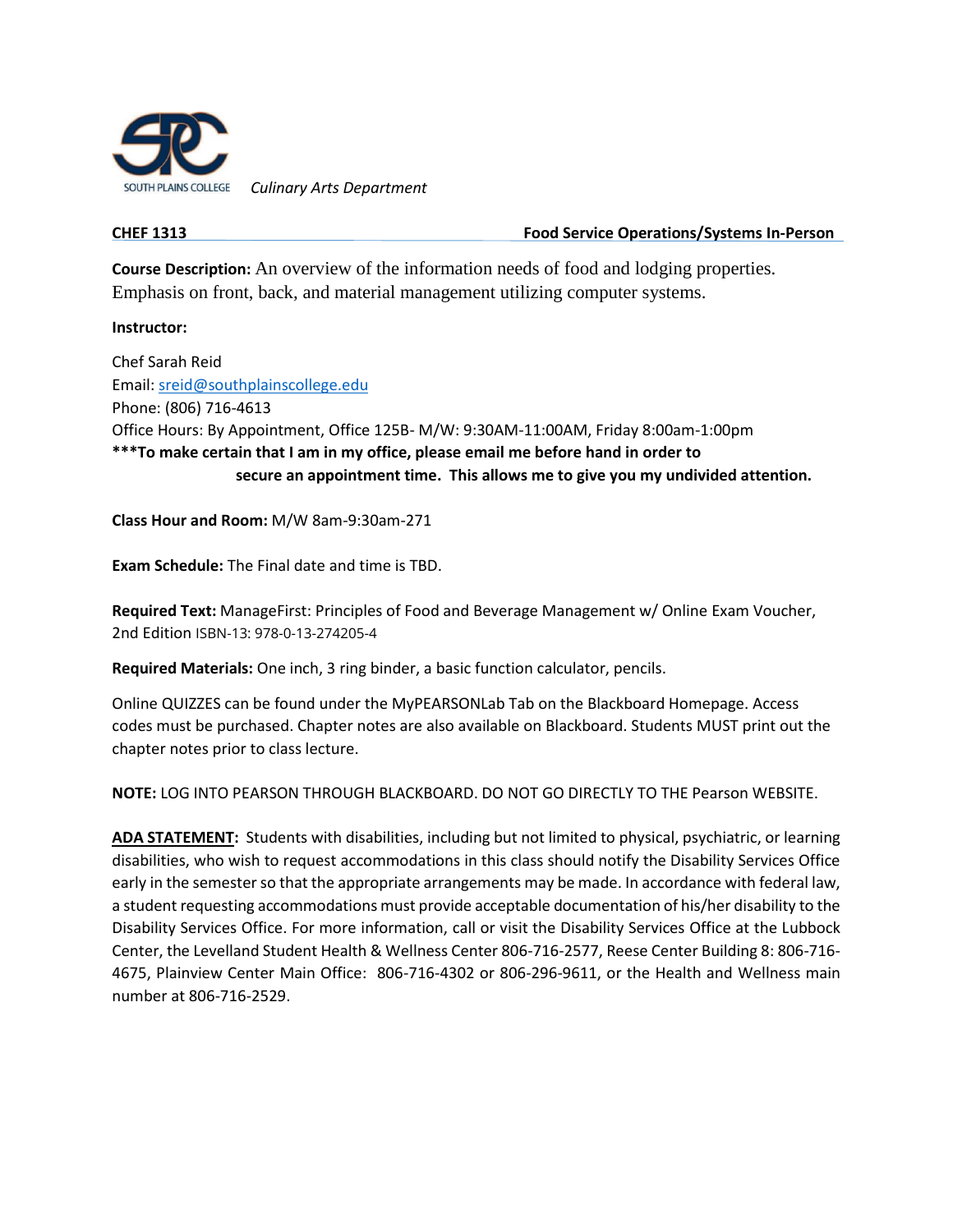# **Grading Policy:**

- 1. There will be **no** Make-up on Homework Assignments or Exams.
- 2. Assignments will be assigned in class and must be completed before leaving class. Only Quizzes will be outside of class homework through MyPearsonLab. You must register through Blackboard using your access key so you can access quizzes. If you've already bought an access code, you may register with the access code without payment. If you do not have an access code, you will be asked to pay before you can access to the online assignments.
- 3. Individual effort must be demonstrated on all exams. Also considered inappropriate is the use of, in any fashion, a solution manual of any kind. It is the aim of the faculty of South Plains College to foster a spirit of complete honesty and a high standard of integrity. The attempt of students to present as their own any work that they have not honestly performed is regarded by the faculty and administration as a serious offense and renders the offenders liable to serious consequences, possibly suspension**. Academic Dishonesty**: "At minimum, the first instance of academic dishonesty will be submitted to Student Judicial Services and the student will receive a zero for the assignment. The second instance of academic dishonesty will be submitted to Student Judicial Services and the student will receive an F in the course and be expelled from the program".
- 4. Class participation and attention will be crucial to the student's successful completion of this course. Should you be absent, you are still expected to complete all assignments by the due date.
- 5. The grading scale is as follows:

| 90-100     | A        |
|------------|----------|
| 80-89      | <b>B</b> |
| 70-79      | C        |
| 60-69      | - D      |
| Below 60 F |          |

6. The grading will be based on the following assignment:

|  | Case Study:                     | 10%  |
|--|---------------------------------|------|
|  | <b>Application Exercise 10%</b> |      |
|  | Review for Learning: 20%        |      |
|  | <b>Online Quizzes:</b>          | 30%  |
|  | Final:                          | 20%  |
|  | Field Project:                  | 10%  |
|  |                                 | 100% |
|  |                                 |      |

- 7. If there is a problem or a dispute with a grade, it must be brought to your instructor's attention and resolved within 5 days of the grades return. After that, it will not be considered under any circumstances.
- 8. If you feel you need out of class help, please visit with your professor during office hours.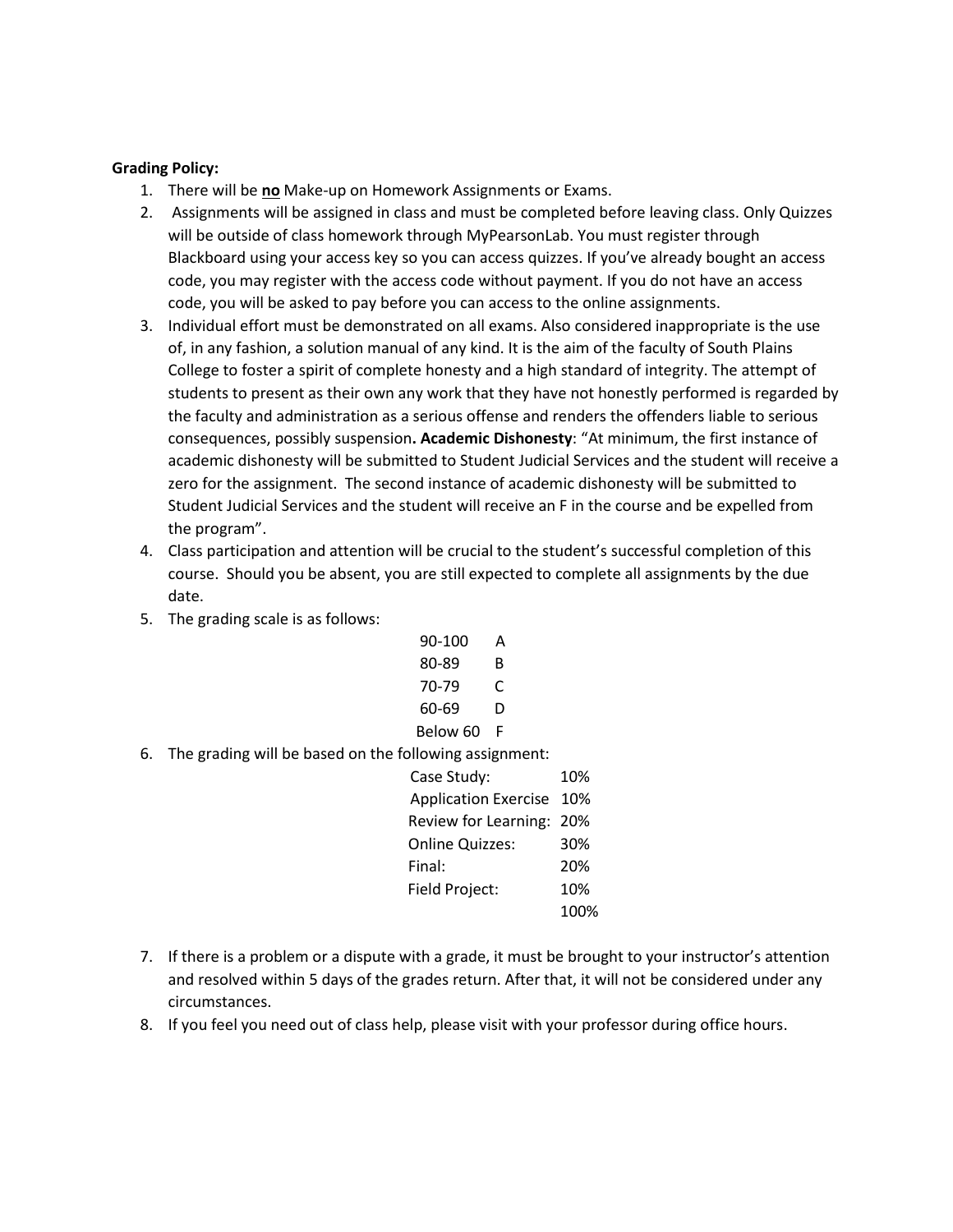### **Notes:**

- Your first Online quiz will open on Monday, January 17th and be due on Thursday, January,  $27<sup>th</sup>$ . ALL OTHER WEEKS THROUGHOUT THE SEMESTER, QUIZZES will be available starting on Friday's at 8am and be due by the following Thursday at 11:59pm.
- There might be a possibility for extra credit or a bonus sometime during the semester. These extra points CANNOT raise your grade for a particular segment of your grade beyond 100%. For example, your maximum quiz average can only be 100% or test average can only be 100%.
- The Final is over all Chapters and is a ManageFirst Certification Test. Date of this exam is to be determined.
- If you need special accommodations, you will still have to take the test on the scheduled date of the exam. If there is a conflict, you will have to prove it to your instructor in order to take an exam at a different time.

**Classroom Etiquette:** Students should arrive on time for class and be in full, required uniform. All cellphones, laptops, and bags are not allowed in the lab space. Only required materials such as textbooks, binders, knife kits, and pens are allowed to be in class. Lockers will be assigned for student use, students must bring their own lock if desired. No outside food or drink is allowed in class except for a closable water bottle. All students are responsible for cleaning up after themselves. No one will leave class until the lab is clean and approved by the instructor.

**Required Uniform:** Students should ALWAYS be in full uniform for ALL classes. Clean/wrinkle free chef coats, pants, caps, and non-slip shoes are required. Students SHOULD NOT wear any jewelry except for a snug to the wrist watch, and a wedding band/ring that are permitted. Student's personal hygiene is EXTREMLY important. Clean hair, hands, and fingernails are a part of the uniform as well.

**CELL Phones**: Cell phones are to remain in your locker. Once recipe production is complete, you may use your phone to take a photo of your finished product. Your phone should then be returned to your locker. Should you need to take a call during class, please speak to me prior to class. Your phone may be kept in a zip lock bag, on silent, below my station

**Topics:** The list of selected topics may be modified during the course of the semester. The instructor will notify the class of any changes to the topic list.

\*Print out the chapter notes each week and put in a binder. Binders will be checked at random for participation points.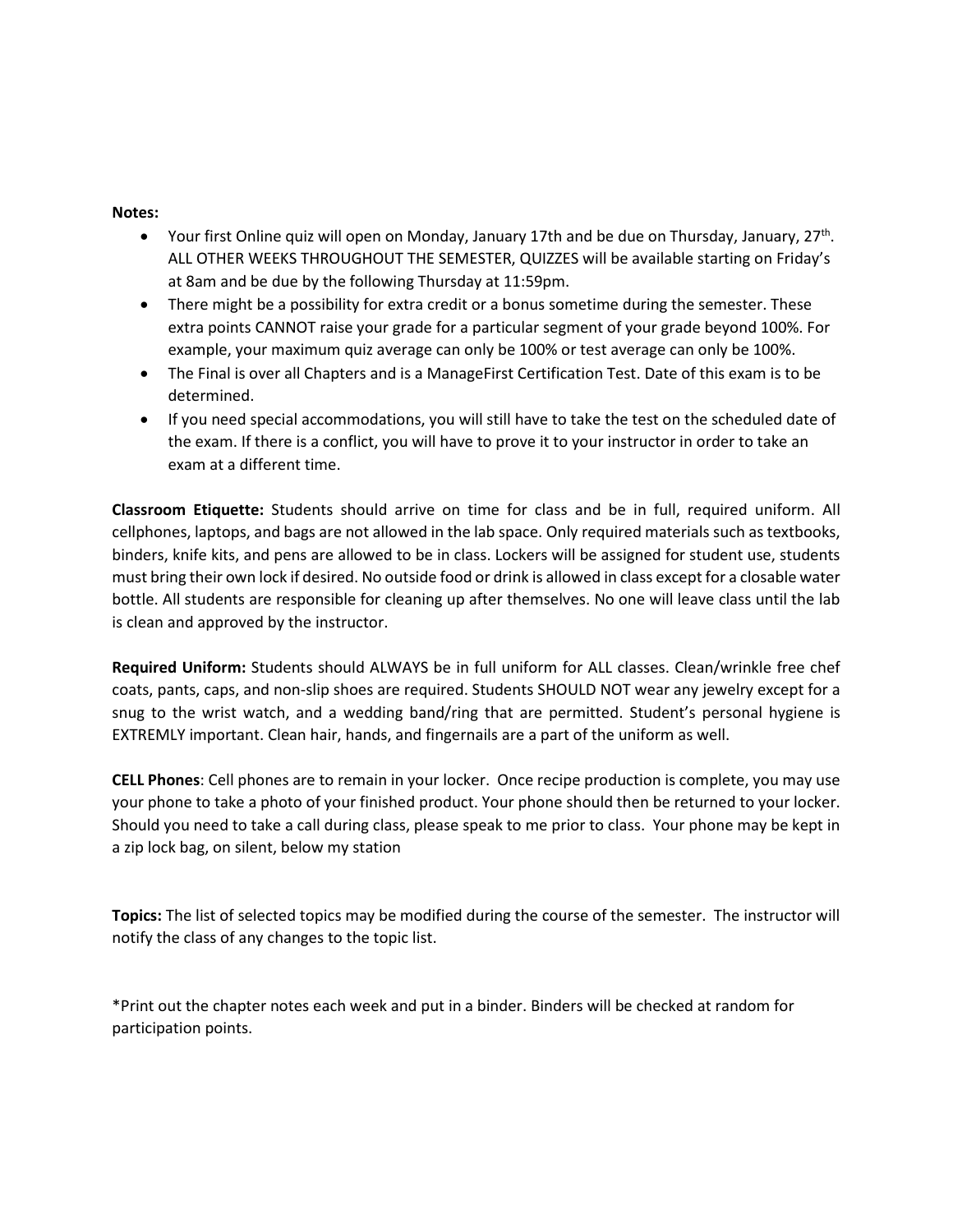# **Course Outline-CHEF 1313 Food Service Operations/Systems**

| Week          | Quiz Open/Due        | <b>Topic</b>                    | Lecture/In Class Assignments                      | Reading      |
|---------------|----------------------|---------------------------------|---------------------------------------------------|--------------|
|               | Date                 |                                 |                                                   | Assignment   |
| Week 1        | *Nothings is         | <b>Culinary Student</b>         | Day 1: No Class (Holiday)                         | Chapter 1    |
| $1/17 - 1/21$ | due this week        | <b>Expectations</b>             | Day 2: Orientation/Syllabus                       |              |
| Week 2        | $1/17 - 1/27$        | It All Starts with the          | Week                                              | Chapter 1    |
| $1/24 - 1/27$ |                      | <b>Menu</b>                     |                                                   |              |
| Week 3        | $2/28 - 2/3$         | <b>Standardized Recipes are</b> | Day 1: Ch. 2 PP, Case Study, Application Exercise | Chapter 2    |
| $1/31 - 2/3$  |                      | <b>Critical</b>                 | Day 2: Review for Learning, Ch. 2 Quiz            |              |
| Week 4        | $2/4 - 2/10$         | <b>Product Purchasing</b>       | Day 1: Ch. 3 PP, Case Study, Application Exercise | Chapter 3    |
| $2/7 - 2/10$  |                      |                                 | Day 2: Review for Learning, Ch. 3 Quiz            |              |
| Week 5        | $2/11 - 2/17$        | <b>Product Receiving,</b>       | Day 1: Ch. 4 PP, Case Study, Application Exercise | Chapter 4    |
| $2/14 - 2/17$ |                      | <b>Storing, and Issuing</b>     | Day 2: Review for Learning, Ch. 4 Quiz            |              |
| Week 6        | $2/18 - 2/24$        | <b>Quality Food Production</b>  | Day 1: Ch. 5 PP, Case Study, Application Exercise | Chapter 5    |
| $2/21 - 2/24$ |                      | <b>Standards</b>                | Day 2: Review for Learning, Ch. 5 Quiz            |              |
|               |                      |                                 |                                                   |              |
| Week 7        | $2/25 - 3/3$         | <b>Quality Beverage</b>         | Day 1: Ch. 6 PP, Case Study, Application Exercise | Chapter 6    |
| $2/28-3/3$    |                      | <b>Management Standards</b>     | Day 2: Review for Learning, Ch. 6 Quiz            |              |
| Week 8        | $3/4 - 3/10$         | <b>Facilitating Performance</b> | Day 1: Ch. 7 PP, Case Study, Application Exercise | Chapter 7    |
| $3/7 - 3/10$  |                      | of Production Staff             | Day 2: Review for Learning, Ch. 7 Quiz            |              |
|               |                      |                                 |                                                   |              |
|               |                      |                                 |                                                   |              |
| Week 9        | No Homework          | <b>Spring Break</b>             | <b>Spring Break</b>                               | Spring       |
| $3/14 - 3/17$ | Due                  |                                 |                                                   | <b>Break</b> |
| Week 10       | $3/18 - 3/24$        | <b>Communicating with</b>       | Day 1: Ch. 8 PP, Case Study, Application Exercise | Chapter 8    |
| $3/21 - 3/24$ |                      | <b>Customers</b>                | Day 2: Review for Learning, Ch. 8 Quiz            |              |
| Week 11       | $3/25 - 3/31$        | <b>Managing Buffets,</b>        | Day 1: Ch. 9 PP, Case Study, Application Exercise | Chapter 9    |
| $3/28 - 3/31$ |                      | <b>Banquets, and Catered</b>    | Day 2: Review for Learning, Ch. 9 Quiz            |              |
|               |                      | <b>Events</b>                   |                                                   |              |
| Week 12       | $4/1 - 4/7$          | <b>Food and Beverage</b>        | Day 1: Ch. 10 PP, Case Study, App. Exercise       | Chapter 10   |
| $4/4 - 4/7$   |                      | <b>Management: Analysis</b>     | Day 2: Review for Learning, Ch. 10 Quiz           |              |
|               |                      | and Decision Making             | <b>Review Field Projects</b>                      |              |
| Week 13       | <b>Field Project</b> | <b>Field Projects</b>           | Day 1: Field Projects-Individual work day         | Field        |
| $4/11 - 4/14$ | Assignment           |                                 | Day 2: Field Projects-Individual work day         | Projects     |
| Week 14       | Field Project        | <b>Review</b>                   | Day 1: Field Project Due Review all Chapters      | Review all   |
| $4/18 - 4/21$ | Due 4/18             |                                 | Day 2: Individual Study Day                       | Chapters     |
| Week 15       |                      | <b>FINAL TIME TO BE</b>         | Day 1: TBD Final will happen this week            | Finals       |
| $4/25 - 4/28$ |                      | <b>DETERMINED</b>               | Day 2: TBD Final will happen this week            |              |
| Week 16       |                      | <b>NO FOOD SERVICE OPS</b>      | <b>NO FOOD SERVICE OPS</b>                        |              |
| $5/2 - 5/5$   |                      |                                 |                                                   |              |
| Week 17       |                      | <b>Clean Up</b>                 | <b>Clean Up</b>                                   |              |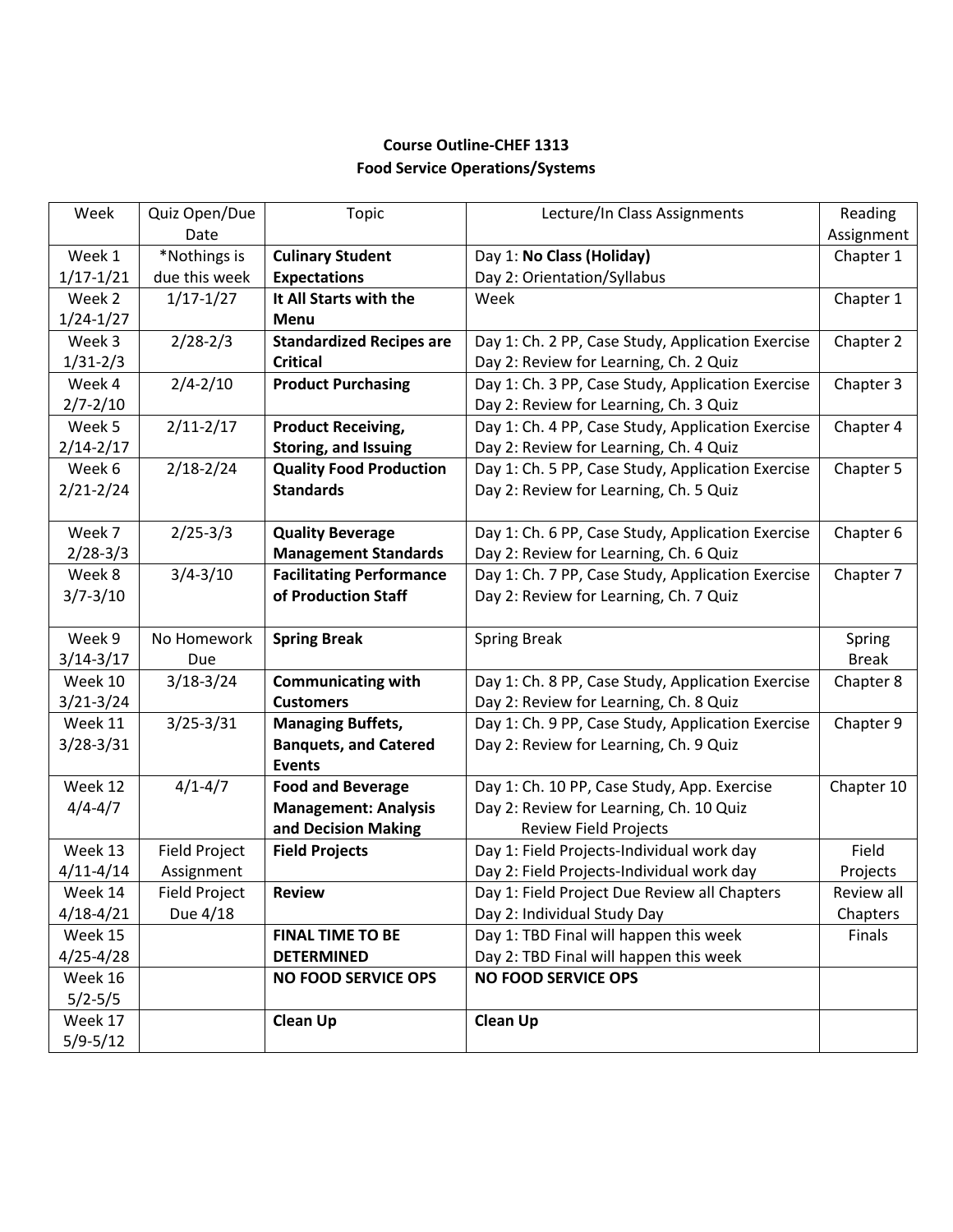## **South Plains College's Notices**

# **ATTENDANCE:** (along with your Instructor's Policy)

When an unavoidable reason for class absence arises, such as illness, an official trip authorized by the college or an official activity, the instructor may permit the student to make up work missed. It is the student's responsibility to complete work missed within a reasonable period of time as determined by the instructor. Students are officially enrolled in all courses for which they pay tuition and fees at the time of registration. Should a student, for any reason, delay in reporting to a class after official enrollment, absences will be attributed to the student from the first class meeting.

Students who enroll in a course but have "Never Attended" by the official census date (the  $12^{th}$  class day), as reported by the faculty member, will be administratively dropped by the Office of Admissions and Records. A student who does not meet the attendance requirements of a class as stated in the course syllabus and does not officially withdraw from that course by the official census date of the semester, may be administratively withdrawn from that course and receive a grade of "X" or "F" as determined by the instructor.

It is the student's responsibility to verify administrative drops for excessive absences through MySPC using his or her student online account. If it is determined that a student is awarded financial aid for a class or classes in which the student never attended or participated, the financial aid award will be adjusted in accordance with the classes in which the student did attend/participate and the student will owe any balance resulting from the adjustment.

**NOTICE TO STUDENTS:** In this class, the teacher will establish and support an environment that values and nurtures individual and group differences and encourages engagement and interaction. Understanding and respecting multiple experiences and perspectives will serve to challenge and stimulate all of us to learn about others, about the larger world and about ourselves. By promoting diversity and intellectual exchange, we will not only mirror society as it is, but also model society as it should and can be.

**Campus Concealed Carry Statement-**Texas Senate Bill - 11 (Government Code 411.2031, et al.) authorizes the carrying of a concealed handgun in South Plains College buildings only by persons who have been issued and are in possession of a Texas License to Carry a Handgun. Qualified law enforcement officers or those who are otherwise authorized to carry a concealed handgun in the State of Texas are also permitted to do so. Pursuant to Penal Code (PC) 46.035 and South Plains College policy, license holders may not carry a concealed handgun in restricted locations. For a list of locations and Frequently Asked Questions, please refer to the Campus Carry page at [https://www.southplainscollege.edu/campuscarry.php](http://www.southplainscollege.edu/campuscarry.php)

**South Plains College Culinary Arts Alcohol Use Policy:** South Plains College Culinary Arts program uses various liquors, liqueurs, wines and beers as recipe ingredients within the culinary curriculum. Alcohol is secured in the culinary facility and only accessible by culinary faculty. Alcohol may only be used if a recipe requires liquor/liqueur/wine/beer as an ingredient. Consumption of alcohol by students is strictly prohibited. Alcohol is only to be handled by instructors; no exceptions. Violations will be considered a "Student Code of Conduct" violation and will result in strict disciplinary action, including referrals to the Executive Director of Lubbock Center, Dean of Students, and Campus Police.